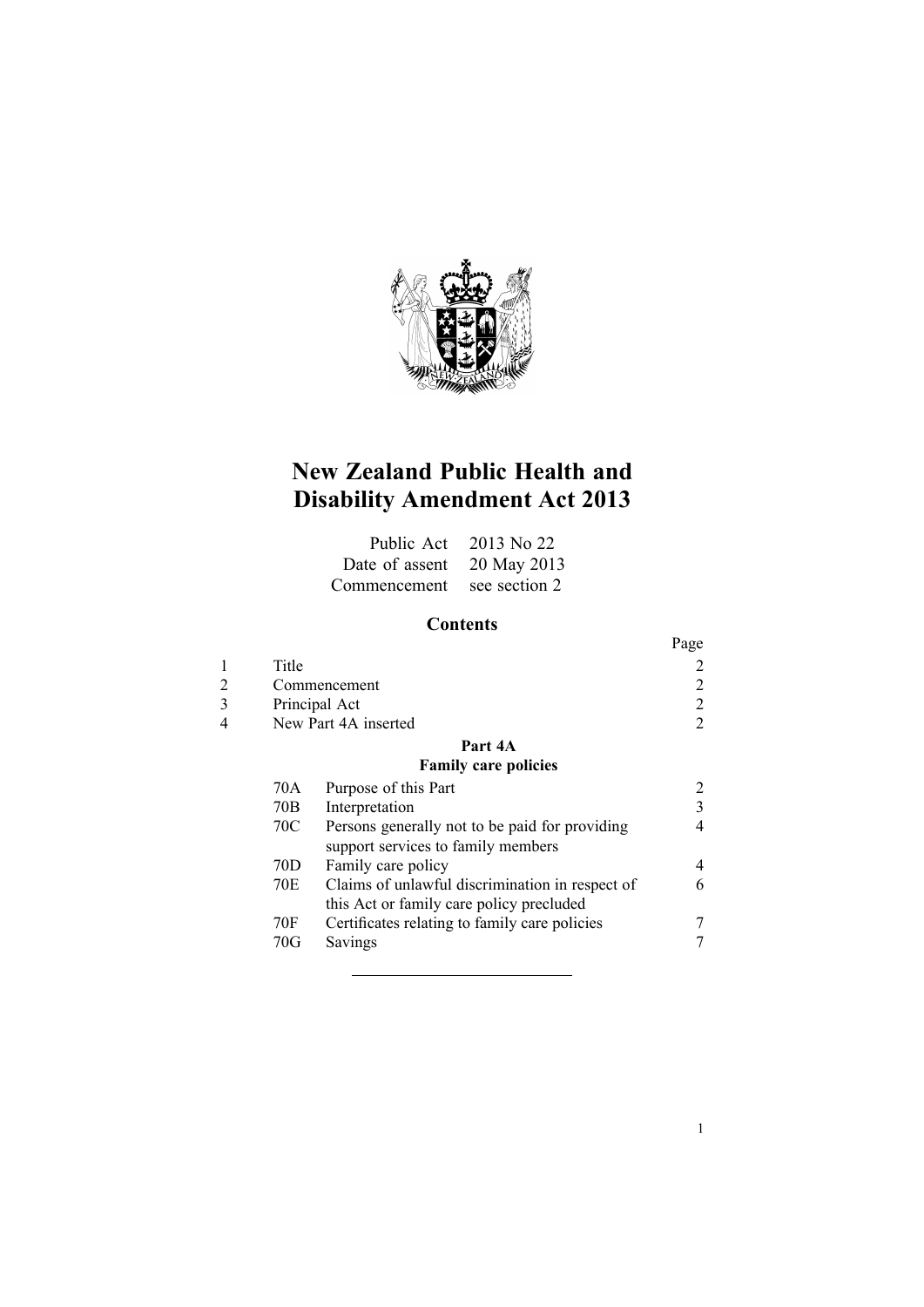## **The Parliament of New Zealand enacts as follows:**

## **1 Title**

This Act is the New Zealand Public Health and Disability Amendment Act 2013.

## **2 Commencement**

This Act comes into force on the day after the date on which it receives the Royal assent.

## **3 Principal Act**

This Act amends the New [Zealand](http://www.legislation.govt.nz/pdflink.aspx?id=DLM80050) Public Health and Disability Act [2000](http://www.legislation.govt.nz/pdflink.aspx?id=DLM80050) (the **principal Act**).

#### **4 New Part 4A inserted**

After [section](http://www.legislation.govt.nz/pdflink.aspx?id=DLM81258) 70, insert:

## "**Part 4A**

## "**Family care policies**

## "**70A Purpose of this Part**

- "(1) The purpose of this Part is to keep the funding of suppor<sup>t</sup> services provided by persons to their family members within sustainable limits in order to give effect to the restraint imposed by section 3(2) and to affirm the principle that, in the context of the funding of suppor<sup>t</sup> services, families generally have primary responsibility for the well-being of their family members.
- "(2) To achieve that purpose, this Act, among other things,—
	- "(a) prohibits the Crown or <sup>a</sup> DHB from paying <sup>a</sup> person for providing suppor<sup>t</sup> services to <sup>a</sup> family member unless the paymen<sup>t</sup> is permitted by an applicable family care policy or is expressly authorised by or under an enactment:
	- "(b) declares that the Crown and DHBs have always been authorised, and continue to be authorised, to adopt or have family care policies that permit persons to be paid, in certain cases, for providing support services to family members:

<span id="page-1-0"></span><sup>s</sup> 1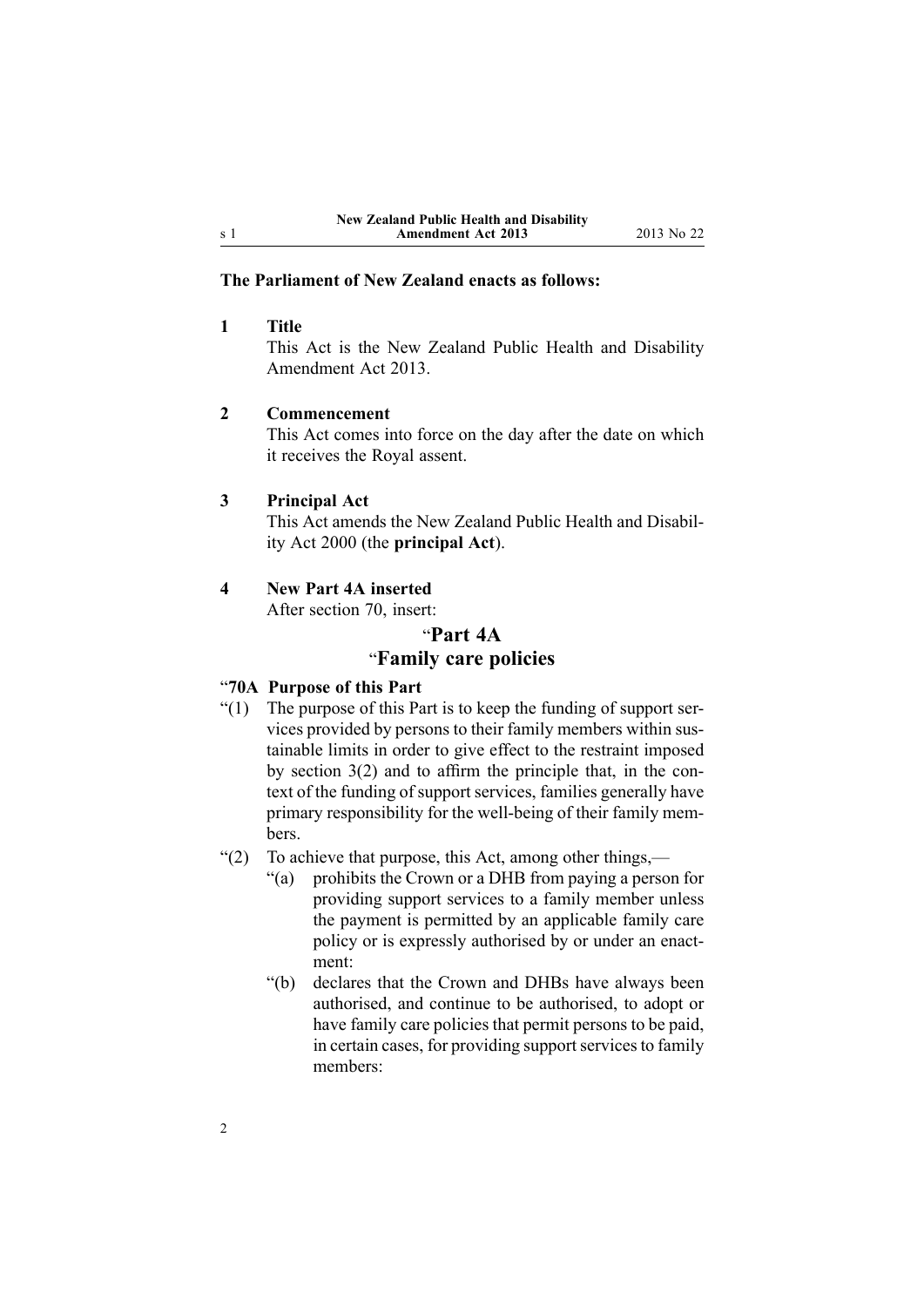- <span id="page-2-0"></span>"(c) stops (subject to certain savings) any complaint to the Human Rights Commission and any proceeding in any court if the complaint or proceeding is, in whole or in part, based on an assertion that <sup>a</sup> person's right to freedom from discrimination on any of the grounds of marital status, disability, age, or family status (affirmed by section 19 of the New Zealand Bill of Rights Act 1990) has been breached by—
	- "(i) <sup>a</sup> provision of this Part; or
	- "(ii) <sup>a</sup> family care policy; or
	- "(iii) anything done or omitted in compliance, or intended compliance, with this Part or <sup>a</sup> family care policy.

## "**70B Interpretation**

- "(1) In this Part, unless the context otherwise requires,—
	- "**family care policy**, in relation to the Crown or <sup>a</sup> DHB,—
		- "(a) means any statement in writing made by, or on behalf of, the Crown or by, or on behalf of, the DHB that permits, or has the effect of permitting, persons to be paid, in certain cases, for providing suppor<sup>t</sup> services to their family members; and
		- "(b) includes any practice, whether or not reduced to writing, that has the same effect as <sup>a</sup> statement of the kind described in paragraph  $(a)$ , being a practice that was followed by the Crown or by <sup>a</sup> DHB before the commencement of this Part

"**family member** has the meaning given by subsection (2)

"**suppor<sup>t</sup> services** means disability suppor<sup>t</sup> services (as defined in section  $6(1)$ ) or health services (as so defined), or both, being services of <sup>a</sup> kind that are generally funded, directly or indirectly, through Vote Health.

- "(2) Support services provided by <sup>a</sup> person (**person A**) to another person (**person B**) are provided to <sup>a</sup> **family member** in any case where person B is person A's—
	- "(a) spouse, civil union partner, or de facto partner; or
	- "(b) parent, step-parent, or grandparent; or
	- "(c) child, stepchild, or grandchild; or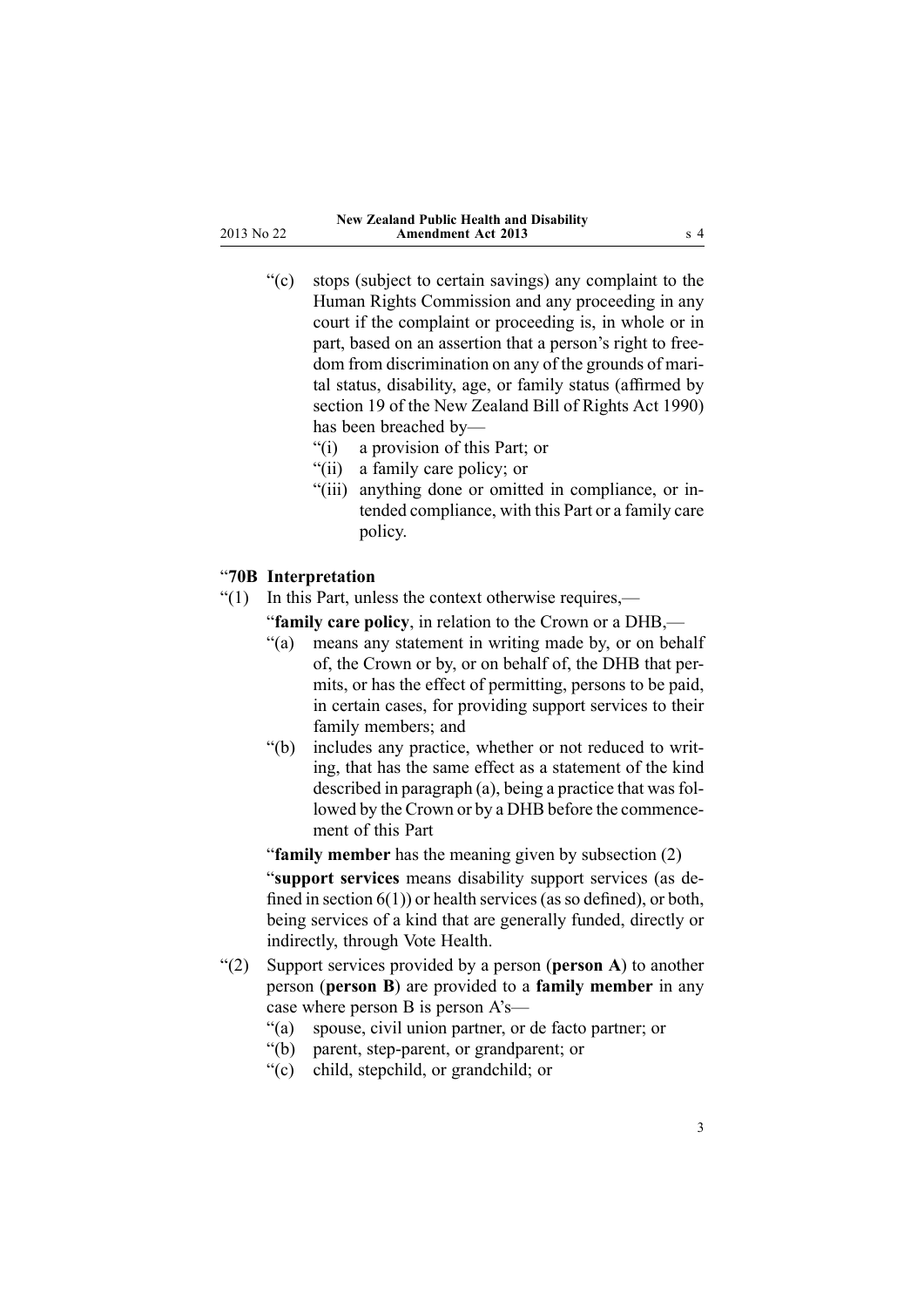- <span id="page-3-0"></span>"(d) sister, half-sister, stepsister, brother, half-brother, or stepbrother; or
- "(e) aunt or uncle; or
- "(f) nephew or niece; or
- "(g) first cousin.

## "**70C Persons generally not to be paid for providing support services to family members**

On and after the commencement of this Part, neither the Crown nor <sup>a</sup> DHB may pay <sup>a</sup> person for any suppor<sup>t</sup> services that are, whether before, on, or after that commencement, provided to <sup>a</sup> family member of the person unless the paymen<sup>t</sup> is—

"(a) permitted by an applicable family care policy; or

"(b) expressly authorised by or under an enactment.

## "**70D Family care policy**

- "(1) The Crown and any DHB are, and have always have been, authorised —
	- "(a) to adopt or have <sup>a</sup> family care policy:
	- "(b) to change <sup>a</sup> family care policy:
	- "(c) to cancel <sup>a</sup> family care policy:
	- "(d) to replace <sup>a</sup> family care policy.
- "(2) Any family care policy that the Crown or any DHB had immediately before the commencement of this Part continues in effect, and the Crown or the DHB may change, cancel, or replace that family care policy.
- "(3) A family care policy that the Crown or <sup>a</sup> DHB adopts or has on or after the commencement of this Part may state, and <sup>a</sup> family care policy that the Crown or <sup>a</sup> DHB adopted or had before that commencement has always been authorised to state or to have the effect of stating, 1 or more of the following:
	- "(a) cases in which persons may be paid for providing suppor<sup>t</sup> services to family members, including, without limitation, by reference to 1 or more of the following matters:
		- "(i) the nature of the familial relationship between the person who provides the suppor<sup>t</sup> services and the family member to whom the suppor<sup>t</sup> services are provided: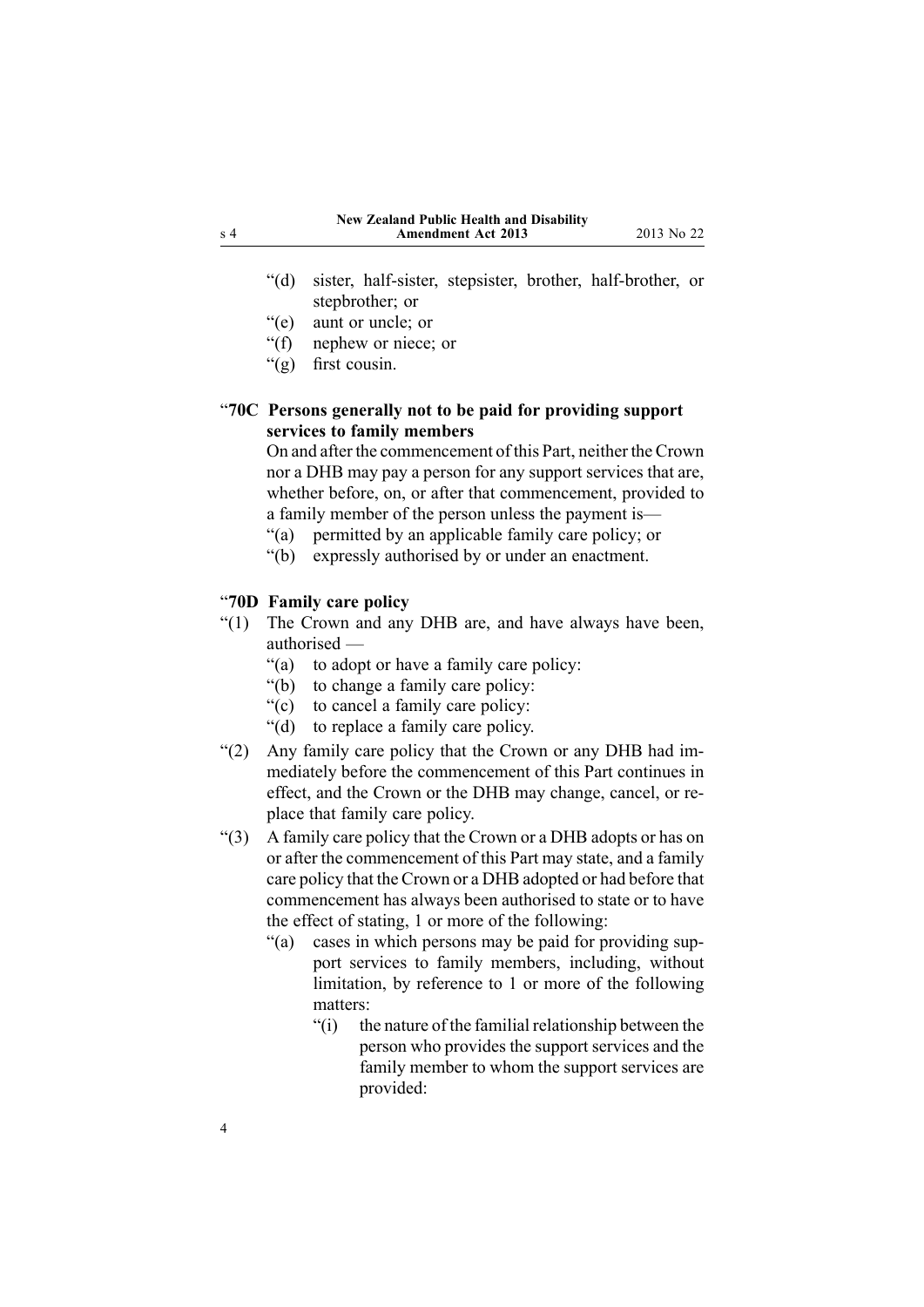- "(ii) the impairment or condition of the family member to whom the suppor<sup>t</sup> services are provided, which may include references to the effects of the impairment or condition or the degree of its severity, or both:
- "(iii) the age of the family member to whom the suppor<sup>t</sup> services are provided:
- "(iv) the place of residence of the family member to whom the suppor<sup>t</sup> services are provided:
- $f'(v)$  the place of residence of the person who provides the suppor<sup>t</sup> services:
- "(vi) the needs of the family member to whom the suppor<sup>t</sup> services are provided and the needs of his or her family:
- "(b) the conditions that must be satisfied before payments for suppor<sup>t</sup> services provided to <sup>a</sup> family member are made:
- "(c) the rates, or ways of setting the rates, of paymen<sup>t</sup> for suppor<sup>t</sup> services provided to family members, which may be lower than the rates of paymen<sup>t</sup> for comparable support services provided to persons who are not family members:
- "(d) the limits on funding for suppor<sup>t</sup> services provided to <sup>a</sup> family member, which may be expressed in any way, including by limiting the amounts that may be paid or the number of hours for which payment may be claimed.
- "(4) Where, after the commencement of this Part, the Crown or <sup>a</sup> DHB adopts <sup>a</sup> family care policy, or changes or cancels <sup>a</sup> family care policy, the chief executive of the Ministry of Health or the DHB, as the case requires, must make <sup>a</sup> copy of the document that states the family care policy, or that changes or cancels it, available for inspection, on request, during working hours at the appropriate head office and at any other places that the chief executive determines are appropriate.
- "(5) None of the following is <sup>a</sup> disallowable instrument for the purposes of the Legislation Act 2012:
	- "(a) <sup>a</sup> family care policy:
	- "(b) <sup>a</sup> change to <sup>a</sup> family care policy:
	- "(c) <sup>a</sup> determination cancelling <sup>a</sup> family care policy.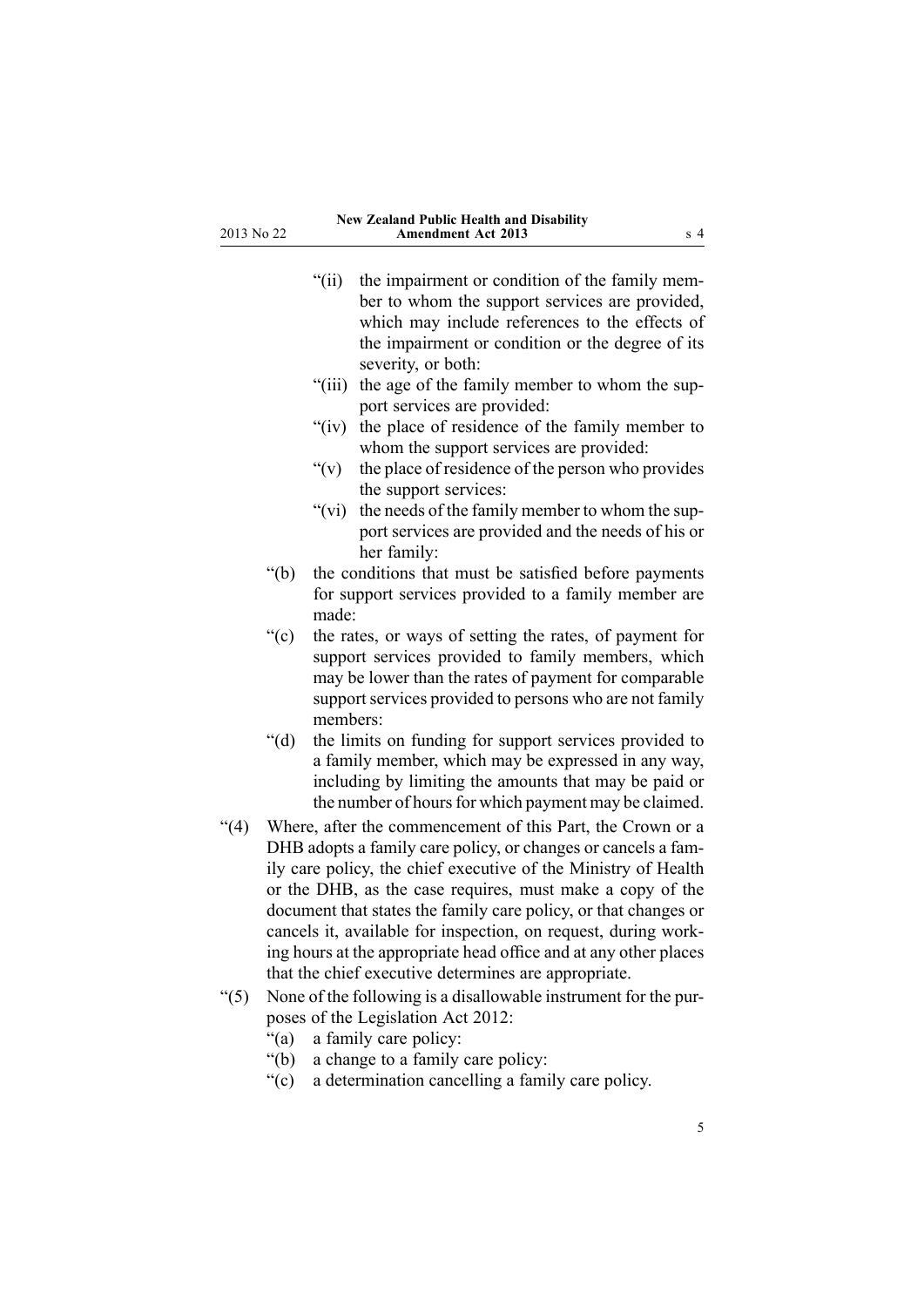| New Zealand Public Health and Disability |            |
|------------------------------------------|------------|
| <b>Amendment Act 2013</b>                | 2013 No 22 |

- <span id="page-5-0"></span>"(6) Before the commencement of section 38 of the Legislation Act 2012, subsection (5) must be read as if the reference to <sup>a</sup> disallowable instrument for the purposes of the Legislation Act 2012 were <sup>a</sup> reference to <sup>a</sup> regulation within the meaning of the Regulations (Disallowance) Act 1989.
- " $(7)$  Subsection  $(6)$  and this subsection are repealed on the day after the commencement of section 38 of the Legislation Act 2012.

## "**70E Claims of unlawful discrimination in respect of this Act or family care policy precluded**

- "(1) In this section, **specified allegation** means any assertion to the effect that <sup>a</sup> person's right to freedom from discrimination on 1 or more of the grounds stated in section  $21(1)(b)$ , (h), (i), and (l) of the Human Rights Act 1993, being the right affirmed by section 19 of the New Zealand Bill of Rights Act 1990, has been breached—
	- "(a) by this Part; or
	- "(b) by <sup>a</sup> family care policy; or
	- "(c) by anything done or omitted to be done in compliance, or intended compliance, with this Part or in compliance, or intended compliance, with <sup>a</sup> family care policy.
- "(2) On and after the commencement of this Part, no complaint based in whole or in par<sup>t</sup> on <sup>a</sup> specified allegation may be made to the Human Rights Commission, and no proceedings based in whole or in par<sup>t</sup> on <sup>a</sup> specified allegation may be commenced or continued in any court or tribunal.
- "(3) On and after the commencement of this Part, the Human Rights Commission must not take any action or any further action in relation to <sup>a</sup> complaint that—
	- "(a) was made after 15 May 2013; and
	- "(b) is, in whole or in part, based on <sup>a</sup> specified allegation.
- "(4) On and after the commencement of this Part, neither the Human Rights Review Tribunal nor any court may hear, or continue to hear, or determine any civil proceedings that arise out of <sup>a</sup> complaint described in subsection (3).
- "(5) Nothing in this section or in section 70D affects—
	- "(a) <sup>a</sup> complaint that is, in whole or in part, based on <sup>a</sup> specified allegation but that has been lodged with the Human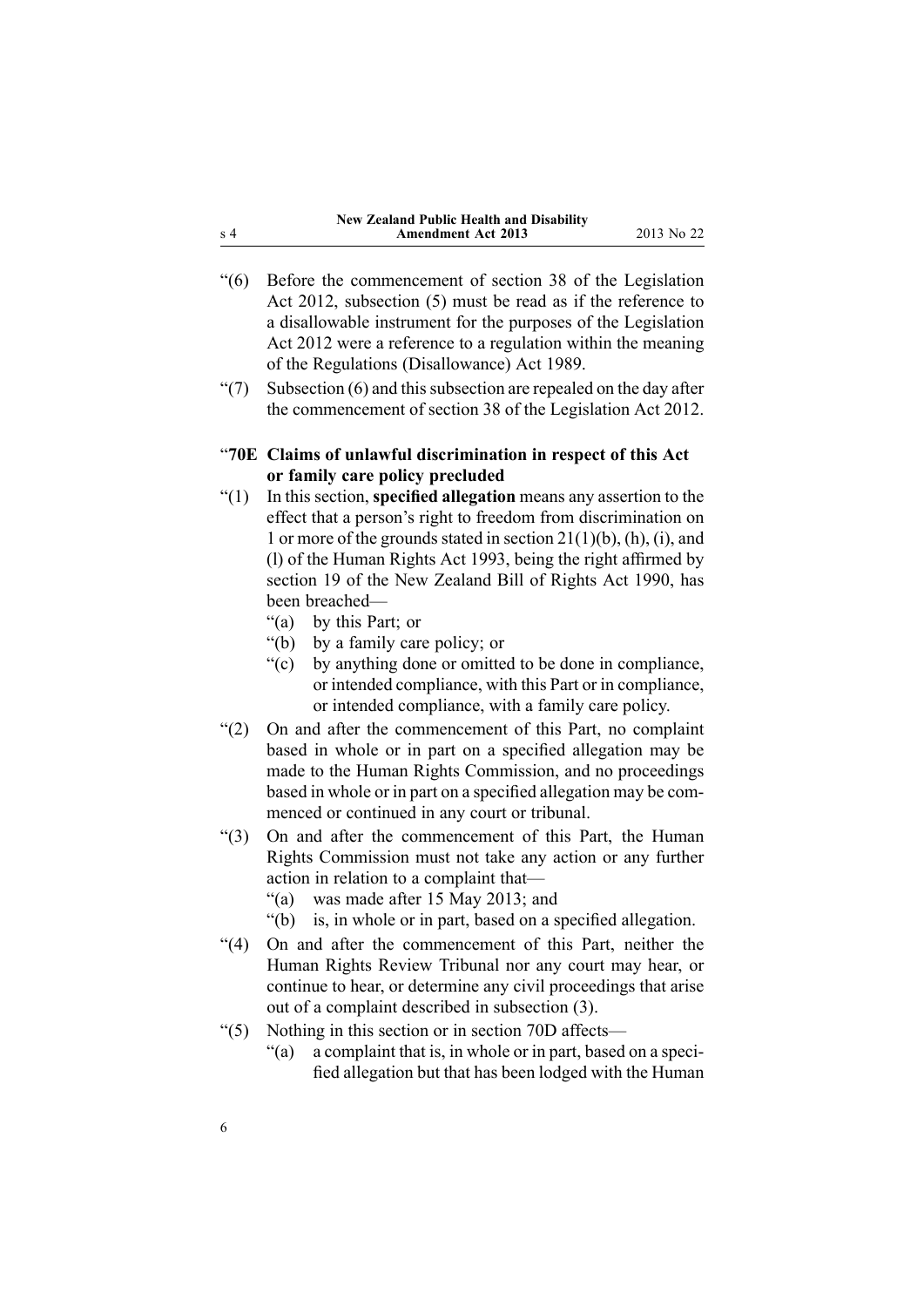Rights Commission or any court before 16 May 2013; or

- <span id="page-6-0"></span>"(b) the jurisdiction of the Human Rights Review Tribunal or of <sup>a</sup> court to hear and determine proceedings that arise out of <sup>a</sup> complaint described in paragraph (a).
- $(6)$  Despite subsection  $(5)(b)$ , if in proceedings to which that subsection applies the Human Rights Review Tribunal or <sup>a</sup> court finds that <sup>a</sup> specified allegation has been proved, the Human Rights Review Tribunal or the court may gran<sup>t</sup> no remedy other than the declaration described in subsection (7).
- "(7) The declaration that may be granted by the Human Rights Review Tribunal or the court in proceedings to which subsection (5)(b) applies is <sup>a</sup> declaration that the policy to which the finding relates is inconsistent with the right to freedom from discrimination affirmed by section 19 of the New Zealand Bill of Rights Act 1990.

#### "**70F Certificates relating to family care policies**

- "(1) The chief executive of the Ministry of Health may sign in respec<sup>t</sup> of the Crown, and <sup>a</sup> chief executive of <sup>a</sup> DHB may sign in respec<sup>t</sup> of the DHB, <sup>a</sup> certificate that states facts of the following kind in relation to the Crown or that DHB:
	- "(a) the contents of any family care policy that, in relation to any period of time, the Crown or the DHB currently has or that it previously had:
	- "(b) if the family care policy comes within paragraph (b) of the definition of that term set out in section 70B(1), <sup>a</sup> description of the practice followed by the Crown or the DHB.
- "(2) A certificate under this section is—
	- "(a) admissible in all proceedings without proof of the signature or office of the person appearing to have signed the certificate; and
	- "(b) in the absence of proof to the contrary, sufficient evidence of the facts stated in it.

#### "**70G Savings**

"(1) The proceedings between the Ministry of Health and Peter Atkinson (on behalf of the estate of Susan Atkinson) and 8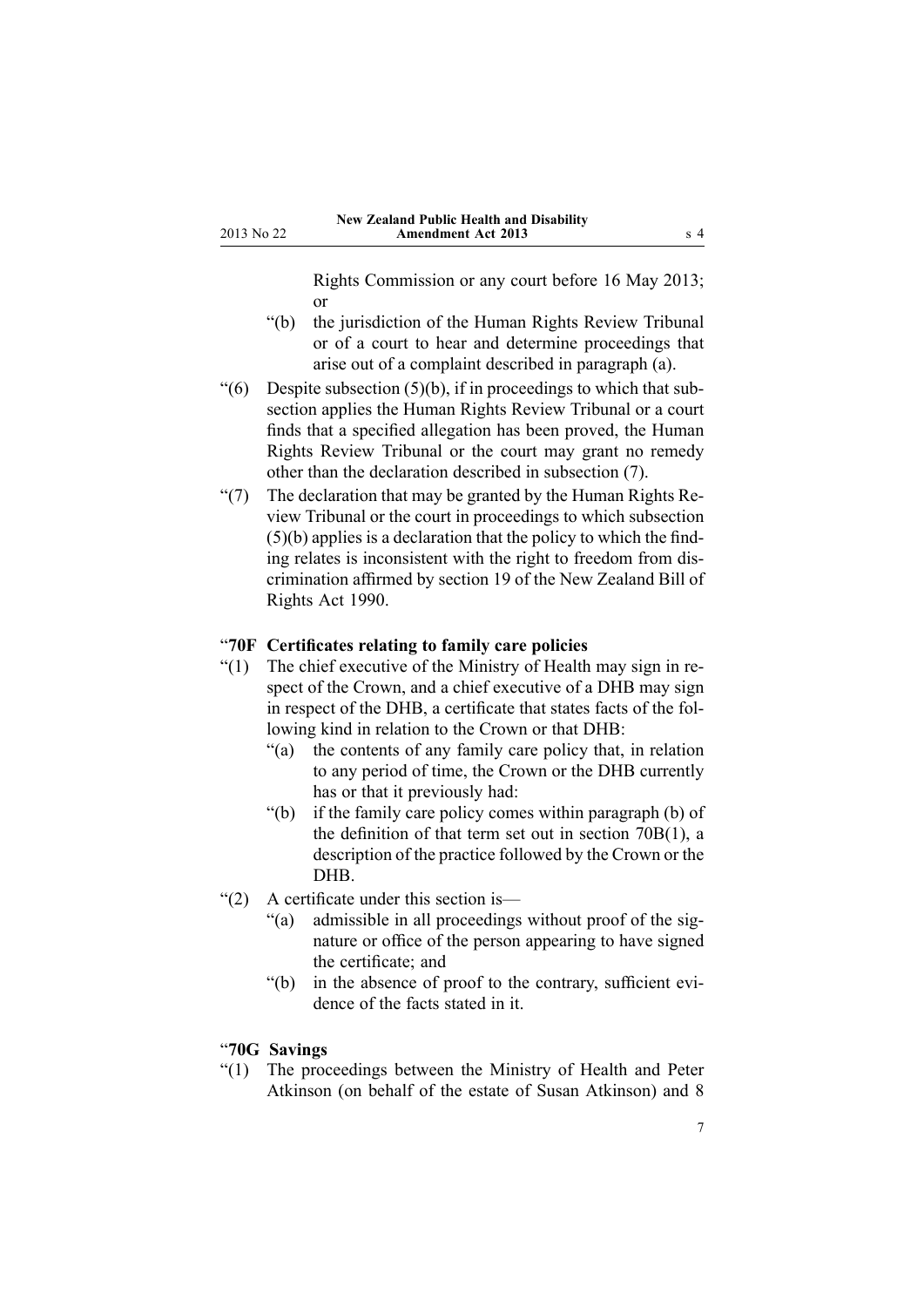other respondents (being the proceedings that were the subject of the judgment of the Court of Appeal reported in *Ministry of Health <sup>v</sup> Atkinson* [2012] 3 NZLR 456) may be continued or settled as if this Part (other than this section) had not been enacted.

- "(2) Any claim in the proceedings in the High Court between Margaret Spencer and the Attorney-General (CIV 2012-404-006717) may, if, and only if, made in pleadings filed in the High Court before 16 May 2013, be heard and determined as if this Part (other than this section) had not been enacted.
- "(3) Subsection (4) applies to <sup>a</sup> contract or an arrangement—
	- "(a) that contains commitments or assurances by the Crown or <sup>a</sup> DHB; and
	- "(b) that is in effect immediately before the commencement of this Part; and
	- "(c) that provides for or envisages payments for suppor<sup>t</sup> services provided to <sup>a</sup> family member.
- "(4) The contract or arrangement—
	- "(a) must, if any of its terms relating to paymen<sup>t</sup> for suppor<sup>t</sup> services to <sup>a</sup> family member were not permitted or authorised by <sup>a</sup> family care policy, be construed as if they had been so permitted and authorised; and
	- "(b) if still in effect on the day before the first anniversary of the commencement of this Part, ceases to be in effect on the close of that day.
- " $(5)$  Subsections (3) and (4) override section 70C."

<sup>s</sup> 4